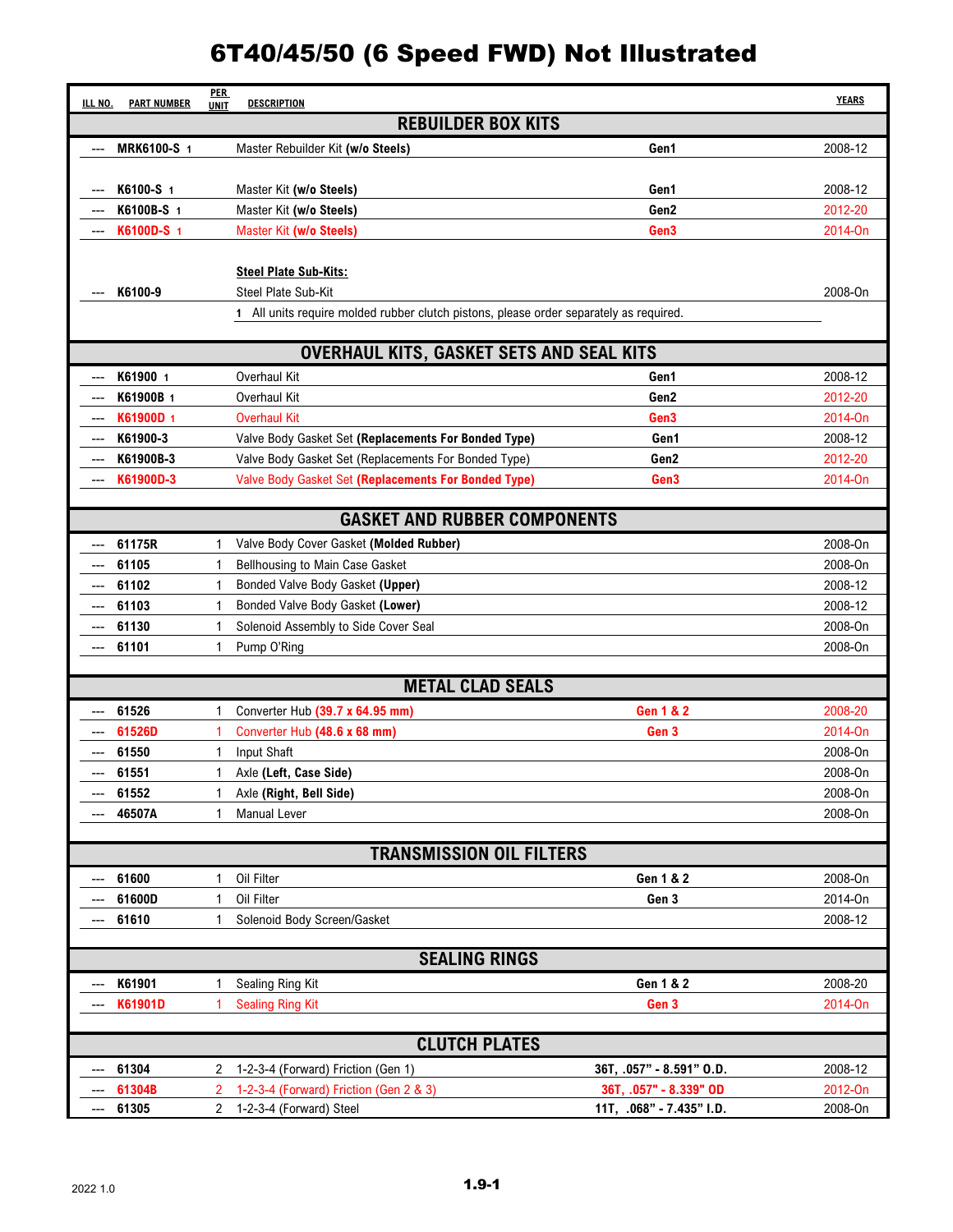| ILL NO.<br><b>PART NUMBER</b>      | <b>PER</b><br><b>UNIT</b> | <b>DESCRIPTION</b>                                                                |                                    | <b>YEARS</b>       |  |  |
|------------------------------------|---------------------------|-----------------------------------------------------------------------------------|------------------------------------|--------------------|--|--|
| <b>CLUTCH PLATES Cont.</b>         |                           |                                                                                   |                                    |                    |  |  |
| 61308                              | 3                         | 3-5-Reverse (Direct) Friction (Gen 1)                                             | 36 External T, .062" - 5.709" I.D. | 2008-12            |  |  |
| 61308B                             | 3                         | 3-5-Reverse (Direct) Friction (Gen 2 & 3)                                         | 36 External T, .057" - 5.709" I.D. | 2012-0n            |  |  |
| 61309                              | 3                         | 3-5-Reverse (Direct) Steel                                                        | 36 Internal T, .114" - 6.819" O.D. | 2008-0n            |  |  |
| 61309B                             | 1                         | 3-5-Reverse (Direct) Waved Cushion (Gen 1)                                        | 7 Waves, .034", .110" Total Height | 2008-12            |  |  |
| 61309BA                            |                           | 3-5-Reverse (Direct) Waved Cushion (Gen 2 & 3)                                    | 8 Waves, .044", .085" Total Height | 2012-On            |  |  |
|                                    |                           |                                                                                   |                                    |                    |  |  |
| 61310                              |                           | 4-5 4-5-6 (Overdrive) Friction                                                    | 24T, 062" - 4.803" O.D.            | 2008-0n            |  |  |
| 61311                              |                           | 3-4 4-5-6 (Overdrive) Steel                                                       | 36T, .068" - 3.782" I.D.           | 2008-0n            |  |  |
| 61311A                             | 1                         | 4-5-6 (Overdrive) Steel                                                           | 36T, .114" - 3.782" I.D.           | 2008-0n            |  |  |
|                                    |                           |                                                                                   |                                    |                    |  |  |
| 61304                              | 2                         | 2-6 (Intermediate) Friction (Gen 1)                                               | 36T, .057" - 8.591" O.D.           | 2008-12            |  |  |
| 61302B                             | 2                         | 2-6 (Intermediate) Friction (Gen 2 & 3)                                           | 36T, .062" - 8.591" O.D.           | 2012-0n            |  |  |
| 61303                              | $\mathbf{2}$              | 2-6 (Intermediate) Steel                                                          | 15T, .114" - 7.450" I.D.           | 2008-On            |  |  |
|                                    |                           |                                                                                   |                                    |                    |  |  |
| 61321<br>61322                     | 3<br>3                    | Low/Reverse Friction<br>Low/Reverse Steel                                         | 48T, .062" - 8.434" O.D.           | 2008-On<br>2008-On |  |  |
|                                    |                           |                                                                                   | 12T, .067" - 7.636" I.D.           |                    |  |  |
| K6100-F                            | 1                         | Friction Module (Gen 1)                                                           |                                    | 2008-12            |  |  |
| <b>K6100B-F</b>                    | 1                         | Friction Module (Gen 2 & 3)                                                       |                                    | 2012-On            |  |  |
|                                    |                           |                                                                                   |                                    |                    |  |  |
|                                    |                           | <b>BUSHINGS</b>                                                                   |                                    |                    |  |  |
| K61980                             | 1                         | <b>Bushing Assortment Kit</b>                                                     | Gen 1 & 2                          | 2008-20            |  |  |
| <b>K61980DB</b>                    |                           | <b>Bushing Assortment Kit (Dura-Bond)</b>                                         | Gen 1 & 2                          | 2008-20            |  |  |
| <b>K61980Y</b>                     | 1                         | Bushing Assortment Kit (Omega, Solid Bronze)                                      | Gen 1                              | 2008-12            |  |  |
|                                    |                           |                                                                                   |                                    |                    |  |  |
| 61005T                             | 1                         | Front Pump Body (Teflon - 18mm Tall)                                              | Gen 1                              | 2008-12            |  |  |
| 61005BT                            | 1                         | Front Pump Body (Teflon - 15mm Tall)                                              | Gen 2                              | 2012-20            |  |  |
| <b>THRUST WASHERS AND BEARINGS</b> |                           |                                                                                   |                                    |                    |  |  |
|                                    |                           |                                                                                   |                                    |                    |  |  |
| K61940                             | 1                         | Thrust Washer Kit                                                                 | <b>Gen1 &amp; 2</b>                | 2008-On            |  |  |
| K61941                             | 1                         | Thrust Bearing Kit                                                                |                                    | 2008-20            |  |  |
|                                    |                           | <b>MOLDED RUBBER PISTONS</b>                                                      |                                    |                    |  |  |
| K61900-4                           | 1                         | Piston Kit                                                                        | Gen 1                              | 2008-12            |  |  |
| K61900-4BL                         |                           | Piston Kit (HP Blue)                                                              | Gen 1                              | 2008-12            |  |  |
| K61900B-4                          | 1                         | Piston Kit                                                                        | Gen 2 & 3                          | 2012-On            |  |  |
| K61900B-4BL                        |                           | Piston Kit (HP Blue)                                                              | <b>Gen 2 &amp; 3</b>               | 2012-On            |  |  |
|                                    |                           |                                                                                   |                                    |                    |  |  |
| 61841                              | 1                         | Forward (1-2-3-4) Piston                                                          |                                    | 2008-0n            |  |  |
| 61842                              | 1                         | Intermediate (2-6) Piston                                                         |                                    | 2008-0n            |  |  |
| 61843A                             | 1                         | Direct (3-5-R) Piston (Updated, No Notches on O.D., will retro Notched O.D. Type) |                                    | 2008-0n            |  |  |
| 61840                              | 1                         | Low Reverse Piston                                                                |                                    | 2008-0n            |  |  |
| 61848                              | 1                         | Overdrive (4-5-6) Balance Piston (Retainer)                                       | Gen 1                              | 2008-12            |  |  |
| 61848B                             | 1                         | Overdrive (4-5-6) Balance Piston (Retainer)                                       | Gen 2 & 3                          | 2012-On            |  |  |
|                                    |                           |                                                                                   |                                    |                    |  |  |
|                                    |                           | <b>SPRAGS, ROLLER CLUTCHES, DIODES</b>                                            |                                    |                    |  |  |
| 61813                              | 1                         | Low Diode Assembly & 2-6 Pressure Plate                                           |                                    | 2008-On            |  |  |
|                                    |                           |                                                                                   |                                    |                    |  |  |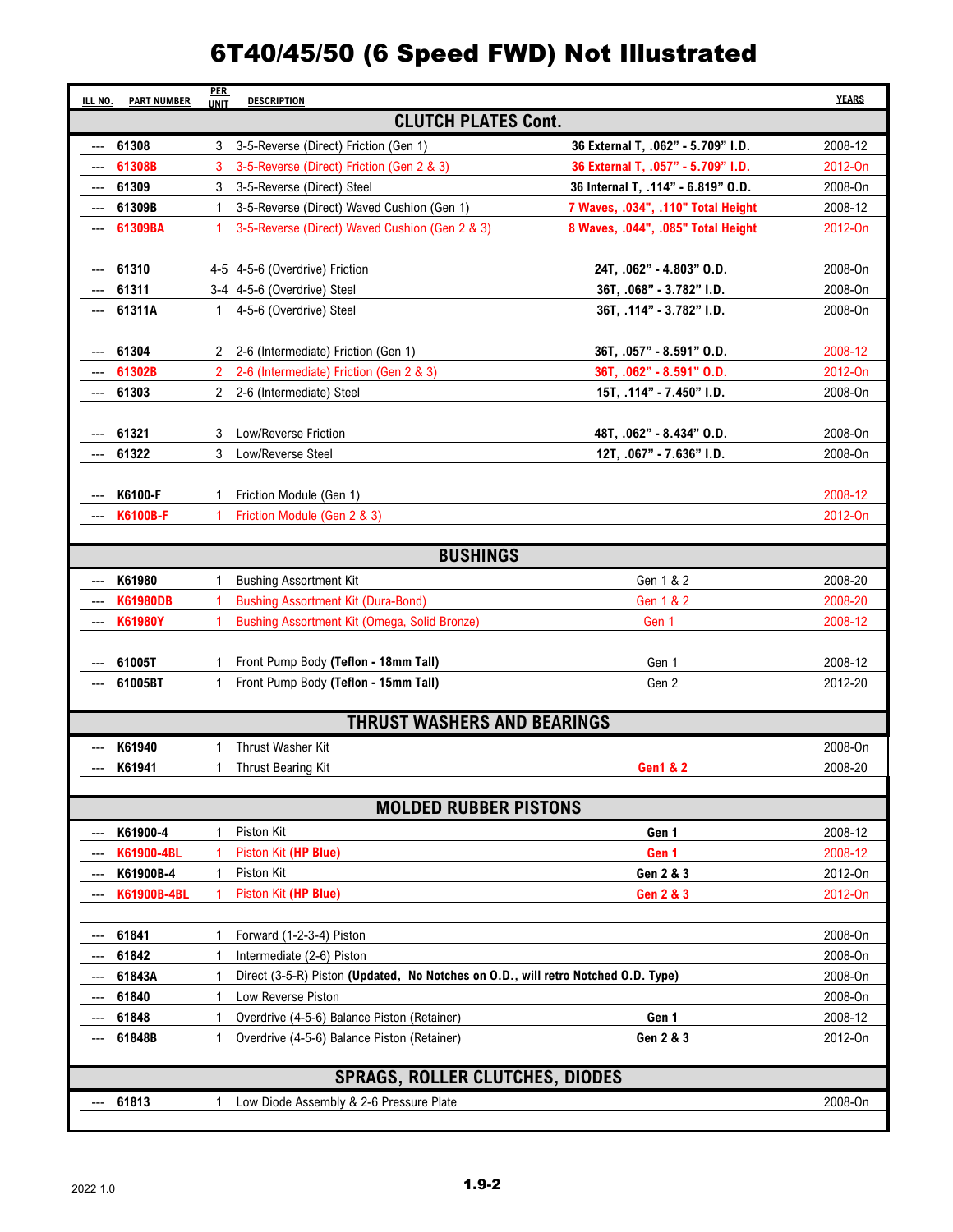| ILL NO. | <b>PART NUMBER</b> | <b>PER</b><br><b>UNIT</b> | <b>DESCRIPTION</b>                                                                                          |                                           | <b>YEARS</b> |
|---------|--------------------|---------------------------|-------------------------------------------------------------------------------------------------------------|-------------------------------------------|--------------|
|         |                    |                           | <b>SHIFT ENHANCEMENTS AND VALVES</b>                                                                        |                                           |              |
| ---     | K61944             | 1                         | Shift Kit (TransGo) Gen1                                                                                    |                                           | 2008-12      |
|         |                    |                           | Addresses: Ratio and Solenoid Performance Codes, Fixes Worn Actuautor Feed Limit                            |                                           |              |
|         |                    |                           | Valve Bore with No Special Tools. Includes New Pressure Regulator Valve for Pump                            |                                           |              |
|         |                    |                           | Stability. Also Includes Pressure Switch Repair Parts for Gen1 units.                                       |                                           |              |
|         | K61944A            |                           | Shift Kit (TransGo) Gen1 Updated                                                                            |                                           | 2008-12      |
|         | K61944B            | 1                         | Shift Kit (TransGo) Gen2                                                                                    | <b>Requires T-AFL-G2-TK Tool Kit</b>      | 2012-20      |
|         |                    |                           | <b>Includes Oversize AFL Valve</b>                                                                          |                                           |              |
|         | K61944C            | 1                         | <b>Shift Kit (TransGo) Gen3</b>                                                                             | Requires T-AFL-G2-TK and T61911 Tool Kits | 2014-On      |
|         |                    |                           | Includes Oversize AFL Valve & Oversize Lube Boost Valve                                                     |                                           |              |
|         | 6T40-ZIP           | 1                         | Zip Kit (Sonnax)                                                                                            | Gen1                                      | 2008-12      |
|         | 6T40-GEN2-3-ZIP    |                           | Zip Kit (Sonnax)                                                                                            | <b>Gen 2 &amp; 3</b>                      | 2012--On     |
| ---     | 61884              | 1                         | Oversized Solenoid Regulator Valve Kit (Sonnax, Use w/K61584 Tool Kit)                                      |                                           | 2008-0n      |
|         | K61989DW           | 1                         | Pressure Regulator Valve Kit (Sonnax)                                                                       | Gen 3                                     | 2014-On      |
|         |                    |                           | Longer Spool Lands to Ride in Unworn Areas of Bore                                                          |                                           |              |
|         | K61877W            | 1                         | Solenoid Pressure Switch Repair Kit (Sonnax)                                                                | Gen 1                                     | 2008-11      |
|         | <b>K61780B</b>     | 1                         | Valve Body Pulse Dampener Kit (TransGo)                                                                     | <b>Gen 2 &amp; 3</b>                      | 2012-On      |
|         |                    |                           | (O/S VB Accumulators & Springs) Requires T57911 Reamer                                                      |                                           |              |
|         | <b>K61780BW</b>    | 1                         | Valve Body Pulse Dampener Kit (Sonnax)                                                                      | <b>Gen 2 &amp; 3</b>                      | 2012-On      |
|         | K61788B            | 1                         | <b>O-Ringed Valve Body End Plug Kit</b>                                                                     | <b>Gen 2 &amp; 3</b>                      | 2012-On      |
|         |                    |                           |                                                                                                             |                                           |              |
|         |                    |                           | <b>ELECTRONIC COMPONENTS</b>                                                                                |                                           |              |
|         | K61879             | 1                         | TEHCM Assembly (GM# 24287419)                                                                               | Gen 1                                     | 2008-10      |
|         | K61879A            | 1                         | TEHCM Assembly (GM# 24287420)                                                                               | Gen 1                                     | 2010-15      |
|         |                    |                           | Gen 1 TEHCMs have pressure switches and all black solenoid caps.                                            |                                           |              |
|         | K61879B            | 1                         | TEHCM Assembly (GM # 24287424)                                                                              | Gen 2                                     | 2012-17      |
|         | K61879C            | 1                         | TEHCM Assembly (GM # 24041961)                                                                              | Gen 2                                     | 2014-20      |
| ---     | K61879D            | 1                         | TEHCM Assembly (GM # 24041962)                                                                              | Gen 2 & 3                                 | 2014-0n      |
|         |                    |                           | Gen 2 & 3 TEHCMs have no pressure switches and multi colored solenoid caps.                                 |                                           |              |
|         | 61877              | 1                         | Internal Mode Switch                                                                                        |                                           | 2008-On      |
|         | 61875              | 1                         | Input Speed Sensor (External)                                                                               |                                           | 2008-On      |
| ---     | 61876              | 1                         | Output Speed Sensor (Internal)                                                                              |                                           | 2008-On      |
|         |                    |                           |                                                                                                             |                                           |              |
|         |                    |                           | <b>HARD PARTS</b>                                                                                           |                                           |              |
|         |                    |                           | Note: When ordering Hard Parts, please add the appropriate suffix: (-R) Reman, (-U) Used, (-A) Aftermarket. |                                           |              |
|         | K61895             | 1                         | Pump Assembly (Gen1)                                                                                        |                                           | 2008-12      |
|         | K61895B            | 1                         | Pump Assembly (Gen2)                                                                                        |                                           | 2012-20      |
|         | 61888              | 1                         | Drive Chain (1.000" Wide, 38 Links)                                                                         | 6T40                                      | 2011-On      |
|         | 61888B             | 1                         | Drive Chain (1.000" Wide, 40 Links)                                                                         | <b>6T40</b>                               | 2008-On      |
| ---     | 61888A             | $\mathbf{1}$              | Drive Chain (1.250" Wide, 40 Links)                                                                         | 6T45/50                                   | 2010-17      |
|         |                    |                           |                                                                                                             |                                           |              |
|         | 61834              | 1                         | Reaction Planetary (4-Pinion)                                                                               |                                           | 2008-0n      |
|         | 61834A             |                           | <b>Reaction Planetary (3-Pinion)</b>                                                                        |                                           | 2008-On      |
|         | 61855              | 1                         | Reaction Sun Gear Shell                                                                                     |                                           | 2008-On      |
|         | 61854              | 1                         | <b>Reaction Ring Gear</b>                                                                                   |                                           | 2008-0n      |
|         |                    |                           |                                                                                                             |                                           |              |
|         | 61804A             | 1                         | 3-5-Reverse/4-5-6 Clutch Drum (Updated Design, Prevents Snap Ring Pop-Out)                                  |                                           | 2008-12      |
|         | 61804B             | 1<br>1                    | 3-5-Reverse/4-5-6 Clutch Drum (Gen2)                                                                        |                                           | 2012-0n      |
|         | K61948             |                           | 3-5-Reverse Drum Saver Kit (Salvages drum with spline damage from broken wave plate)                        |                                           | 2008-On      |